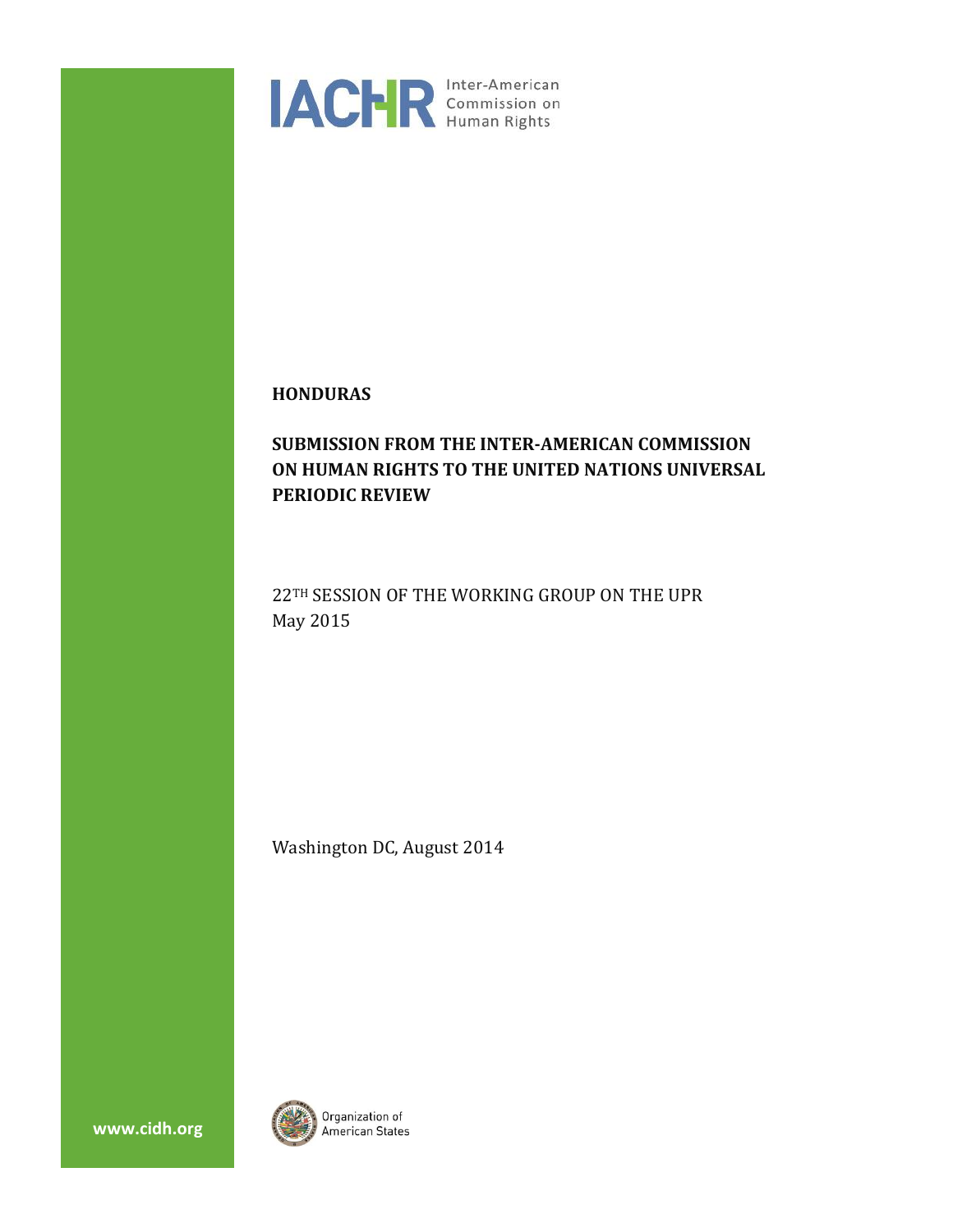| <b>TABLE OF RATIFICATION OF INTER-AMERICAN TREATIES BY PANAMA</b> |
|-------------------------------------------------------------------|
|-------------------------------------------------------------------|

|                                                                                                                                                               | <b>Signature</b> | <b>Ratification</b><br><b>Accession</b> | Deposit  |
|---------------------------------------------------------------------------------------------------------------------------------------------------------------|------------------|-----------------------------------------|----------|
| American Convention on Human Rights                                                                                                                           | 22/11/69         | 05/09/77                                | 08/09/77 |
| Inter-American Convention to Prevent and<br><b>Punish Torture</b>                                                                                             | 11/03/86         |                                         |          |
| Additional Protocol to the American<br>Convention on Human Rights in the Area<br>of Economic, Social and Cultural Rights,<br>"Protocol of San Salvador"       |                  | 14/09/11                                | 10/11/11 |
| Protocol to the American Convention on<br>Human Rights to Abolish the Death<br>Penalty                                                                        |                  | 14/09/11                                | 10/11/11 |
| Convention<br>Inter-American<br>the<br><sub>on</sub><br>Prevention. Punishment and Eradication<br>of Violence Against Women, "Convention<br>of Belém do Pará" | 10/06/94         | 04/07/95                                | 12/07/95 |
| Inter-American Convention on<br>Forced<br>Disappearance of Persons                                                                                            | 10/06/94         | 28/04/05                                | 11/07/05 |
| Inter-American<br>Convention<br>the<br><sub>on</sub><br>Elimination of All Forms of Discrimination<br>Against Persons with Disabilities                       | 08/06/99         | 24/01/01                                | 16/02/01 |
| Inter-American<br>Convention<br>Against<br>Racism, Racial Discrimination and Related<br>Forms of Intolerance                                                  |                  |                                         |          |
| Inter-American Convention Against All<br>Forms of Discrimination and Intolerance                                                                              |                  |                                         |          |

#### **II. COUNTRY REPORTS (Since 2011)**

None

## **III. THEMATIC REPORTS (Since 2011)**

- [Report](http://www.oas.org/en/iachr/pdl/docs/pdf/HONDURAS-PPL-2013ENG.pdf) of the IACHR on the situation of persons deprived of liberty in Honduras, March 18, 2013

#### **IV. ADMISSIBILITY REPORTS (Since 2011)**

- [Report](http://www.oas.org/en/iachr/decisions/2011/HOAD975-10EN.DOC) No. 70/11, Petition 975-10, Adán Guillermo López Lone, *et al*.
- Report No. [114/12,](http://www.oas.org/en/iachr/decisions/2012/HOAD524-07EN.DOC) Petition 524-07, Adán Guillermo López Lone et al.
- [Report](http://www.oas.org/en/iachr/decisions/2012/HOAD1127-05EN.DOC) No. 19/12, Petition 1127-05, Family of Sergio Arturo Canales Gálvez
- [Report](http://www.oas.org/en/iachr/decisions/2013/HOAD1063-0EN.doc) No. 93/13, Petition 1063-07, Jesús Flores Satuye et al.
- [Report](http://www.oas.org/en/iachr/decisions/2013/HOAD80-02EN.doc) No. 56/13, Petition 80-02, Herminio Deras García et al.
- Report No. 56/14, Petition No. 886-04, Ronal Jared Martínez Velásquez and Marlón Fabricio Hernández Fúnez, Honduras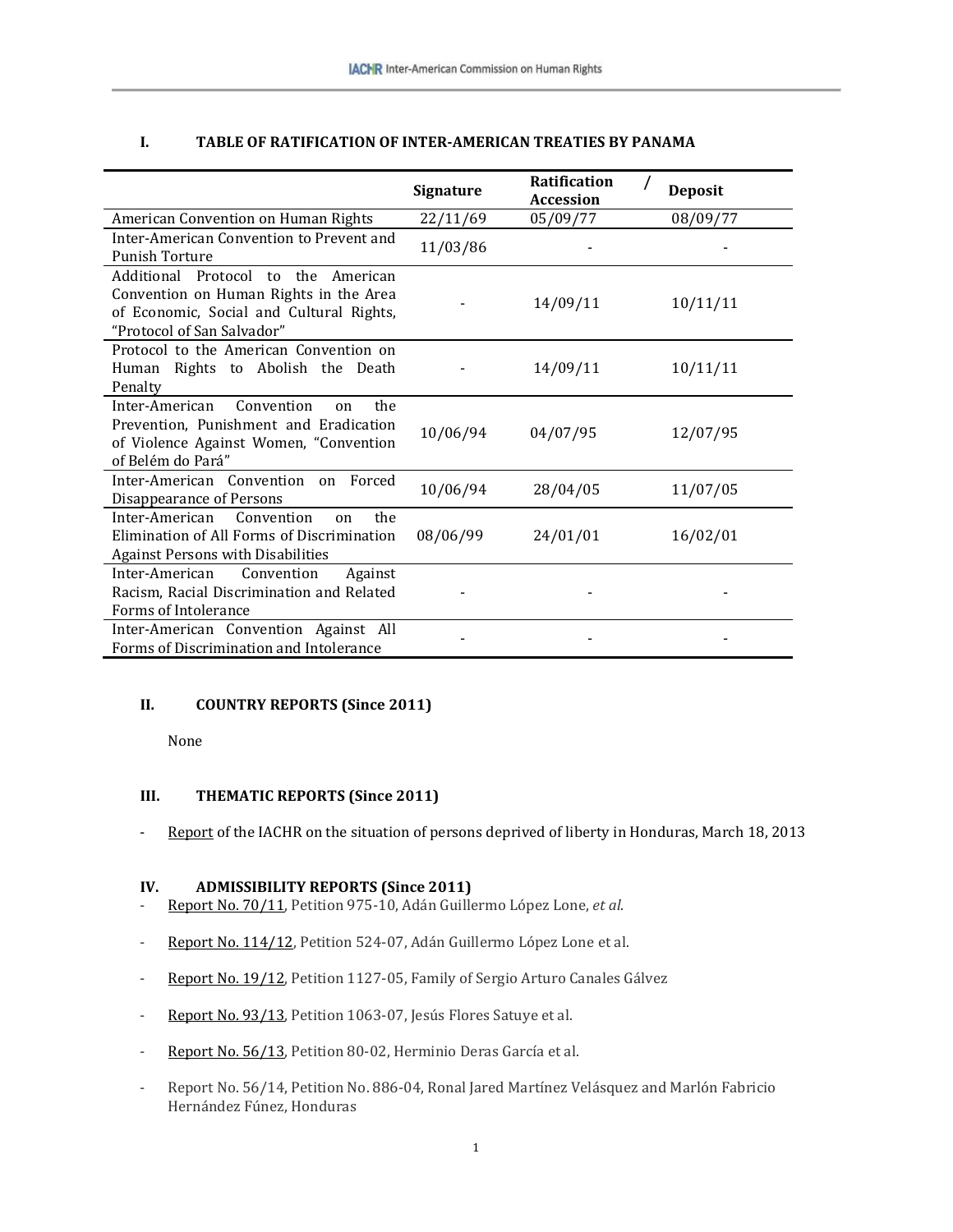- Report No. 57/14, Petition No. 775-03, Juan González et. al, Honduras
- Report No. 76/14, Petition No. 639-06, Marcelo Ramón Aguilera Aguilar, Honduras
- Report No. 77/14, Petition No. 140-05, Inés Yadira Cubero González, Honduras

### **V. REPORT ON THE MERITS (Since 2011)**

None

#### **VI. CASES SUBMITTED TO THE INTER-AMERICAN COURT (Since 2011)**

- Carlos Antonio Luna López (Read press [release\)](http://www.oas.org/en/iachr/media_center/PReleases/2011/121.asp) (The letter of submission of this case to the Court and the Merits Report will be posted on this webpage) Case 12.472, Honduras Date of submission to the Court: November 17, 2011
- Rafael Arturo [Pacheco](http://www.cidh.oas.org/demandas/12.680Eng.pdf) Teruel et al; Deaths due to fire in the Jail of San Pedro Sula (Letter of submission to the Court and Merits Report) Case 12.680, Honduras March 11, 2011
- Garífuna Community of "Triunfo de la Cruz" and its Members, Honduras Case 12.548 Date of submission to the Court: February 21, 2013 Press [Release](http://www.oas.org/en/iachr/media_center/PReleases/2013/021.asp) Letter of submission of this case to the Court, available in: [Word](http://www.oas.org/en/iachr/decisions/court/12.548NdeREng.doc) y en [pdf](http://www.oas.org/en/iachr/decisions/court/12.548NdeREng.pdf) Merits Report of this case, available in [Word](http://www.oas.org/en/iachr/decisions/court/12.548FondoEng.doc) and [pdf](http://www.oas.org/en/iachr/decisions/court/12.548FondoEng.pdf)
- Garifuna Community of Punta Piedra and its Members, Honduras Case 12.761 Press [Release](http://www.oas.org/en/iachr/media_center/PReleases/2013/076.asp) Date of submission to the Court: October 1, 2013 The letter of submission to the Court and the Merits Report will be posted on this webpage
- Adán Guillermo López Lone et al., Honduras Case 12.816 Date of submission to the Court: March 17, 2014 Press [Release](http://www.oas.org/en/iachr/media_center/PReleases/2014/032.asp) The letter of submission to the Court and the Merits Report will be posted on this webpage

#### **VII. JUDGMENTS OF THE INTER-AMERICAN COURT OF HUMAN RIGHTS (Since 2011)**

- I/A Court H. R., Case of Luna López v. Honduras. Merits, Reparations and Costs. Judgment of October 10, 2013. Series C No. 269
- I/A Court H.R., Case of Pacheco Teruel et al v. Honduras. Merits, Reparations and Costs. Judgment of April 27, 2012. Series C No. 241

(These judgments are available at: [http://www.corteidh.or.cr/index.php/en/decisions-and](http://www.corteidh.or.cr/index.php/en/decisions-and-judgments)[judgments\)](http://www.corteidh.or.cr/index.php/en/decisions-and-judgments)

#### **VIII. PRESS RELEASES (Since 2011)**

- 94/14 IACHR expresses concern over threats against and arrests of [campesino](http://www.oas.org/en/iachr/media_center/PReleases/2014/094.asp) leaders in Bajo Aguán, [Honduras.](http://www.oas.org/en/iachr/media_center/PReleases/2014/094.asp) Washington, D.C., August 29, 2014
- R89/14 Office of the Special [Rapporteur](http://www.oas.org/en/iachr/expression/showarticle.asp?artID=955&lID=1) Condemns Murder Journalist in Honduras. Washington, D.C., August 21, 2014
- 62/14 IACHR [Condemns](http://www.oas.org/en/iachr/media_center/PReleases/2014/062.asp) Killing of Human Rights Defender in Honduras. Washington, D.C., May 28, 2014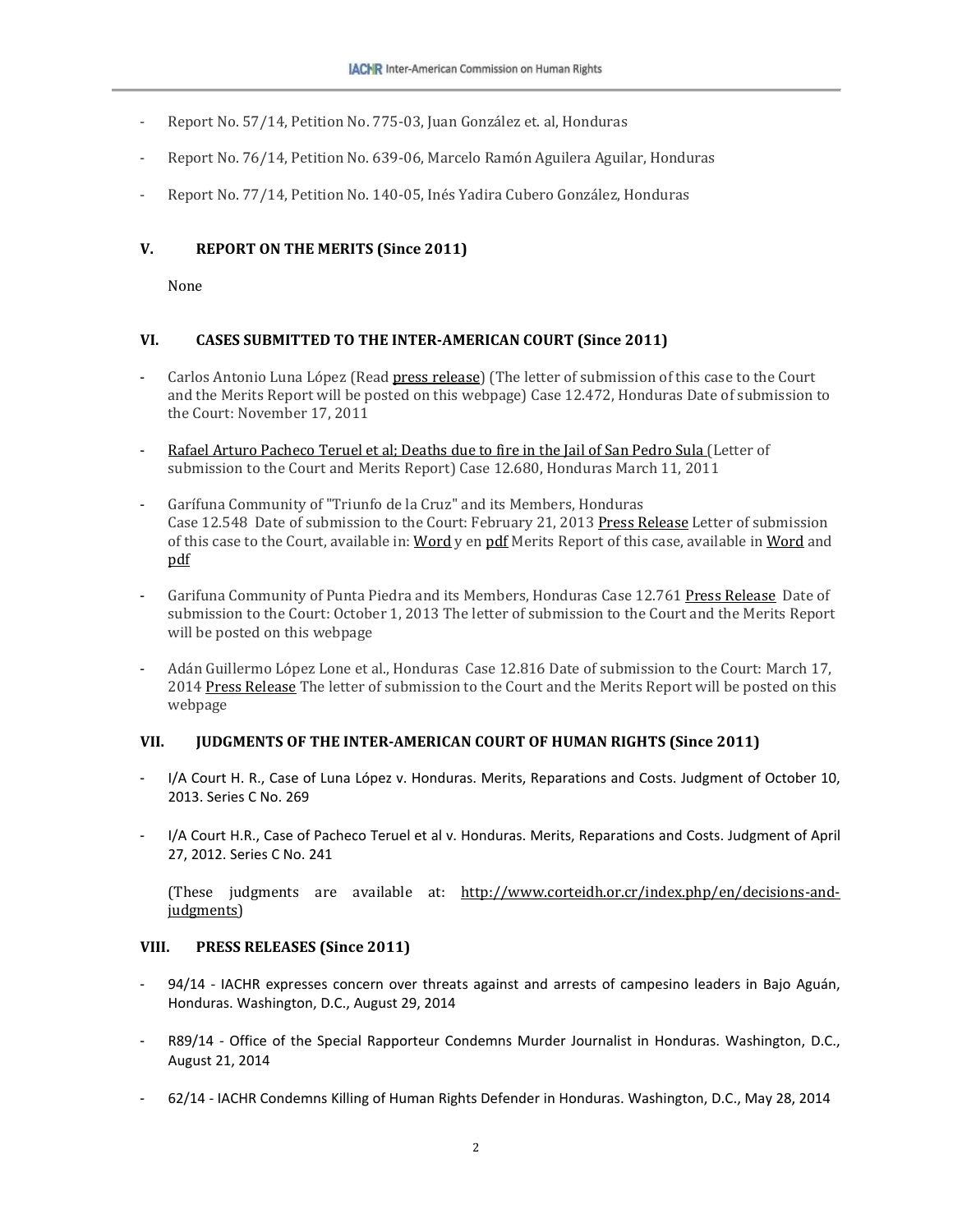- 56/14 IACHR Expresses Concern over Violent Deaths of Children, [Adolescents,](http://www.oas.org/en/iachr/media_center/PReleases/2014/056.asp) and Youths in a Context of Citizen Insecurity in [Honduras.](http://www.oas.org/en/iachr/media_center/PReleases/2014/056.asp) Washington, D.C., May 14, 2014
- R39/14 Office of the Special [Rapporteur](http://www.oas.org/en/iachr/expression/showarticle.asp?artID=942&lID=1) Condemns Murder of Radio Worker in Honduras. Washington, D.C., April 15, 2014
- 32/14 IACHR Takes Case involving Honduras to the [Inter-American](http://www.oas.org/en/iachr/media_center/PReleases/2014/032.asp) Court. Washington, D.C., April 2, 2014
- R98/13 Office of the Special [Rapporteur](http://www.oas.org/en/iachr/expression/showarticle.asp?artID=935&lID=1) for Freedom of Expression Condemns Murder of Journalist in [Honduras](http://www.oas.org/en/iachr/expression/showarticle.asp?artID=935&lID=1) Washington, D.C., December 11, 2013
- 76/13 IACHR Takes Case involving Honduras to the [Inter-American](http://www.oas.org/en/iachr/media_center/PReleases/2013/076.asp) Court. Washington, D.C., October 11, 2013
- 58/13 IACHR Presents Report on Persons Deprived of Liberty in [Honduras.](http://www.oas.org/en/iachr/media_center/PReleases/2013/058.asp) Tegucigalpa, Honduras, August 2, 2013
- 55/13 IACHR [Condemns](http://www.oas.org/en/iachr/media_center/PReleases/2013/055.asp) Murder of Judge in Honduras. Washington, D.C., July 30, 2013
- 52/13 IACHR Condemns the Murder of Lenca [indigenous](http://www.oas.org/en/iachr/media_center/PReleases/2013/052.asp) leader and injuries to a child in Honduras Military [operation.](http://www.oas.org/en/iachr/media_center/PReleases/2013/052.asp) Washington, D.C., July 19, 2013
- R50/13 Office of the Special [Rapporteur](http://www.oas.org/en/iachr/expression/showarticle.asp?artID=929&lID=1) Condemns Murder of Kidnapped Journalist in Honduras. July 15, 2013
- 21/13 IACHR Takes Case involving Honduras to the [Inter-American](http://www.oas.org/en/iachr/media_center/PReleases/2013/021.asp) Court. Washington, D.C., April 4, 2013
- 3/13 In View of Situation in Honduras, IACHR Stresses Importance of Principle of [Independence](http://www.oas.org/en/iachr/media_center/PReleases/2013/003.asp) of the [Judiciary.](http://www.oas.org/en/iachr/media_center/PReleases/2013/003.asp) Washington, D.C., January 3, 2013
- 121/12 IACHR [Condemns](http://www.oas.org/en/iachr/media_center/PReleases/2012/121.asp) Murder of Human Rights Defenders in Honduras. Washington, D.C., September 28, 2012.
- 109/12 IACHR [Condemns](http://www.oas.org/en/iachr/media_center/PReleases/2012/109.asp) the Murder of a Trans Woman in Honduras. Washington, D.C., August 28, 2012.
- R52/12 The Office of the Special [Rapporteur](http://www.oas.org/en/iachr/expression/showarticle.asp?artID=897&lID=1) Condemns Murder of Journalist Kidnapped in Honduras. Washington, D.C., May 17, 2012
- R46/12 Office of the Special Rapporteur of Freedom of Expression, the [Rapprteurship](http://www.oas.org/en/iachr/media_center/PReleases/2012/R46.asp) on Human Rights [Defenders](http://www.oas.org/en/iachr/media_center/PReleases/2012/R46.asp) and the Unit for the Rights of Persons LGTBI Condemn Murder of Journalist and LGTBI Activist in [Honduras.](http://www.oas.org/en/iachr/media_center/PReleases/2012/R46.asp) Washington, D.C., May 11, 2012
- 43/12 [Rapporteurship](http://www.oas.org/en/iachr/media_center/PReleases/2012/043.asp) on the Rights of Persons Deprived of Liberty Finds Serious Structural Deficiencies in Prisons of [Honduras.](http://www.oas.org/en/iachr/media_center/PReleases/2012/043.asp) Tegucigalpa, Honduras, April 27, 2012.
- R126/11 Office of the Special [Rapporteur](http://www.cidh.oas.org/relatoria/showarticle.asp?artID=878&lID=1) Regrets Death of Jounalist and Shooting Against a Newspaper in [Honduras.](http://www.cidh.oas.org/relatoria/showarticle.asp?artID=878&lID=1) Washington, D.C., December 8, 2011.
- 121/11 IACHR Takes Case Involving Honduras to [Inter-American](http://www.oas.org/en/iachr/media_center/PReleases/2011/121.asp) Court. Washington, D.C., November 17, 2011.